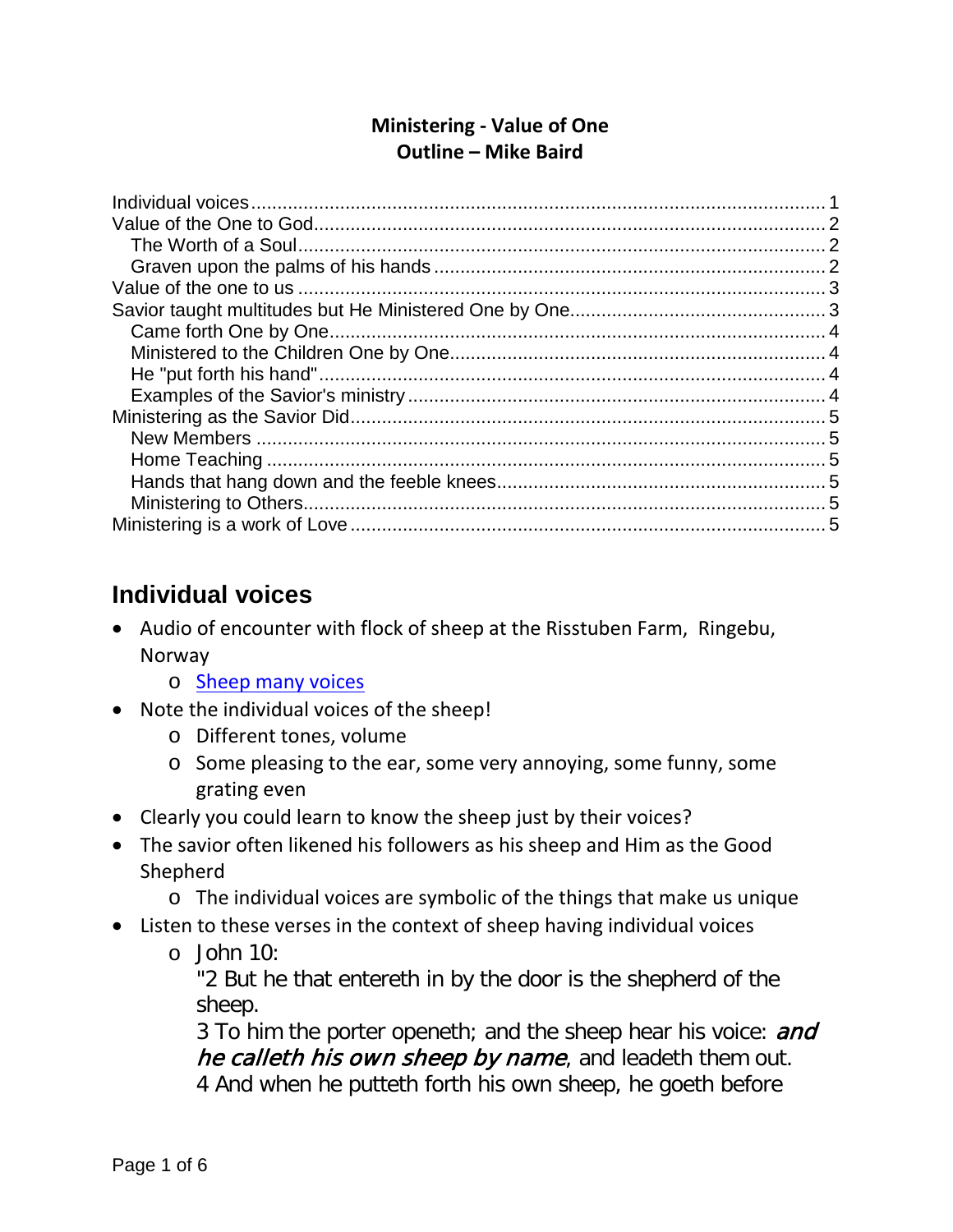them, and the sheep follow him: for they know his voice. 14 I am the good shepherd, and know my sheep, and am known of mine.

15 As the Father knoweth me, even so know I the Father: and I lay down my life for the sheep."

# **Value of the One to God**

- How does God value us as individuals?
- Or another way to put it How does God value the one? What value does he place on us?

### *The Worth of a Soul*

- D&C 18:10 "Remember the worth of souls is great in the sight of God;"
- What is the "worth of a soul" to God? *Great*
- What is meant by "Great"? The Lord answered it in the following versus:
- D&C 18:11-12

" 11 For, behold, the Lord your Redeemer suffered death in the flesh; wherefore he suffered the pain of all men, that all men might repent and come unto him.

12 And he hath risen again from the dead, that he might bring all men unto him, on conditions of repentance."

- o This is what is meant by "Great"
- o In the eyes of God our worth is infinite
- o He gave his only begotten son who wrought an infinite atonement
	- *" and I lay down my life for the sheep"*
- o Worth of the one in God's eyes is so great that the greatest act of love and sacrifice that ever was done, was done for all of us, *yet at the same time was done for the one*

#### *Graven upon the palms of his hands*

 $\bullet$  Isaiah 49.16

" But Zion said, The Lord hath forsaken me, and my Lord hath forgotten me.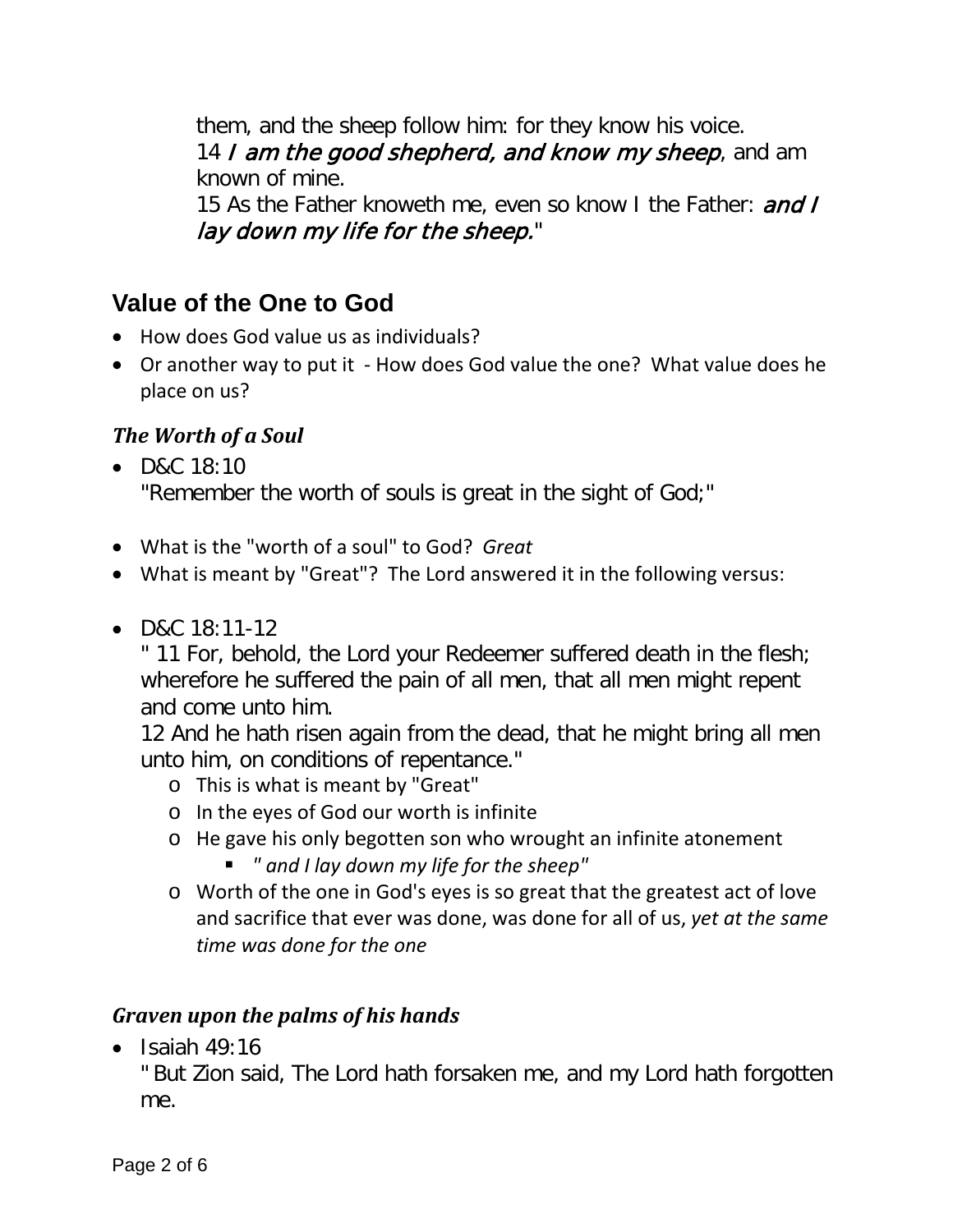Can a woman forget her sucking child, that she should not have compassion on the son of her womb? yea, they may forget, yet will I not forget thee.

Behold, I have graven thee upon the palms of my hands; thy walls are continually before me."

- Symbolism:
	- Reference to the cross and the prints of the nails in His hands
	- The palms of our hands are something we know intimately they are continually before us
- The one is continually remembered by God and an infinite price was paid to redeem the one

### **Value of the one to us**

- The Savior asks us to be shepherds and to "Feed his sheep" (John 21:15-17)
- What does that mean in the context of the one?
- Christ taught the multitudes but he ministered one-by-one
- Christ put forth his hand to lift up
- Thomas S Monson:

"Not only by precept did Jesus teach, but also by example. He was faithful to his divine mission. He stretched forth his hand that others might be lifted toward God." ("With Hand and Heart", Jan 1995 Ensign)

- To "Feed his sheep" we minister one-by-one and put forth our hands that others may be lifted up
- What does it mean to Minister to Others one-by-one?
- Becoming acquainted with them and establishing sincere friendship
- Watching over them and strengthening their faith one by one
- Visiting them in their homes and elsewhere
- *"Above all ministering is a work of love"*
- "Leaders show love as they minister one by one as the Savior did"

# **Savior taught multitudes but He Ministered One by One**

- The Savior asks us to be shepherds and to "Feed his sheep" (John 21:15-17)
- What does that mean in the context of the one?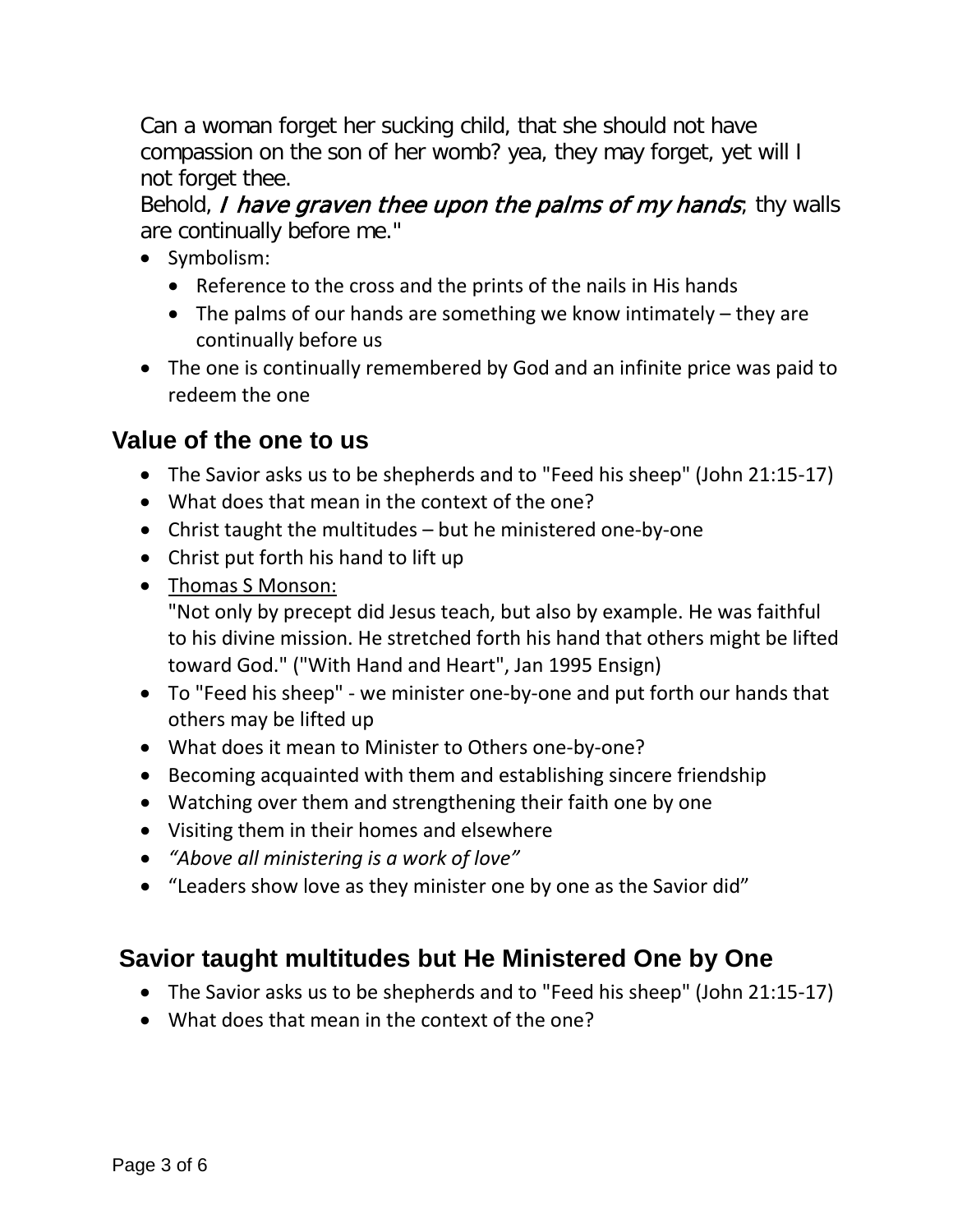#### *Came forth One by One*

• 3 Nephi 11:15

" And it came to pass that the multitude went forth, and thrust their hands into his side, and did feel the *prints of the nails in his hands* and in his feet; and this *they did do, going forth one by one* until they had all gone forth, and did see with their eyes and did feel with their hands, and did know of a surety and did bear record, that it was he, of whom it was written by the prophets, that should come."

- The Savior ministered to them one by one
- Did feel the prints of the nails pointing back to Isaiah 49:16 • The

### *Ministered to the Children One by One*

• 3 Nephi 17:21

" And when he had said these words, he wept, and the multitude bare record of it, and he took their little children, one by one, and blessed them, and prayed unto the Father for them."

### *He "put forth his hand"*

• Thomas S Monson

" Not only by precept did Jesus teach, but also by example. He was faithful to his divine mission. He stretched forth his hand that others might be lifted toward God." ("With Hand and Heart", Jan 1995 Ensign <https://www.lds.org/ensign/1995/01/with-hand-and-heart?lang=eng>)

• Matt 8:2-3

" Lord, if thou wilt, thou canst make me clean.

And Jesus put *forth his hand*, and touched him, saying, I will; be thou clean. And immediately his leprosy was cleansed"

### *Examples of the Savior's ministry*

• Luke 18:35-43

Blind man who cried "Jesus, thou Son of David, have mercy on me

- Mark 1:31
- Mark 5:23
- Luke 8:49–50, 52, 54–55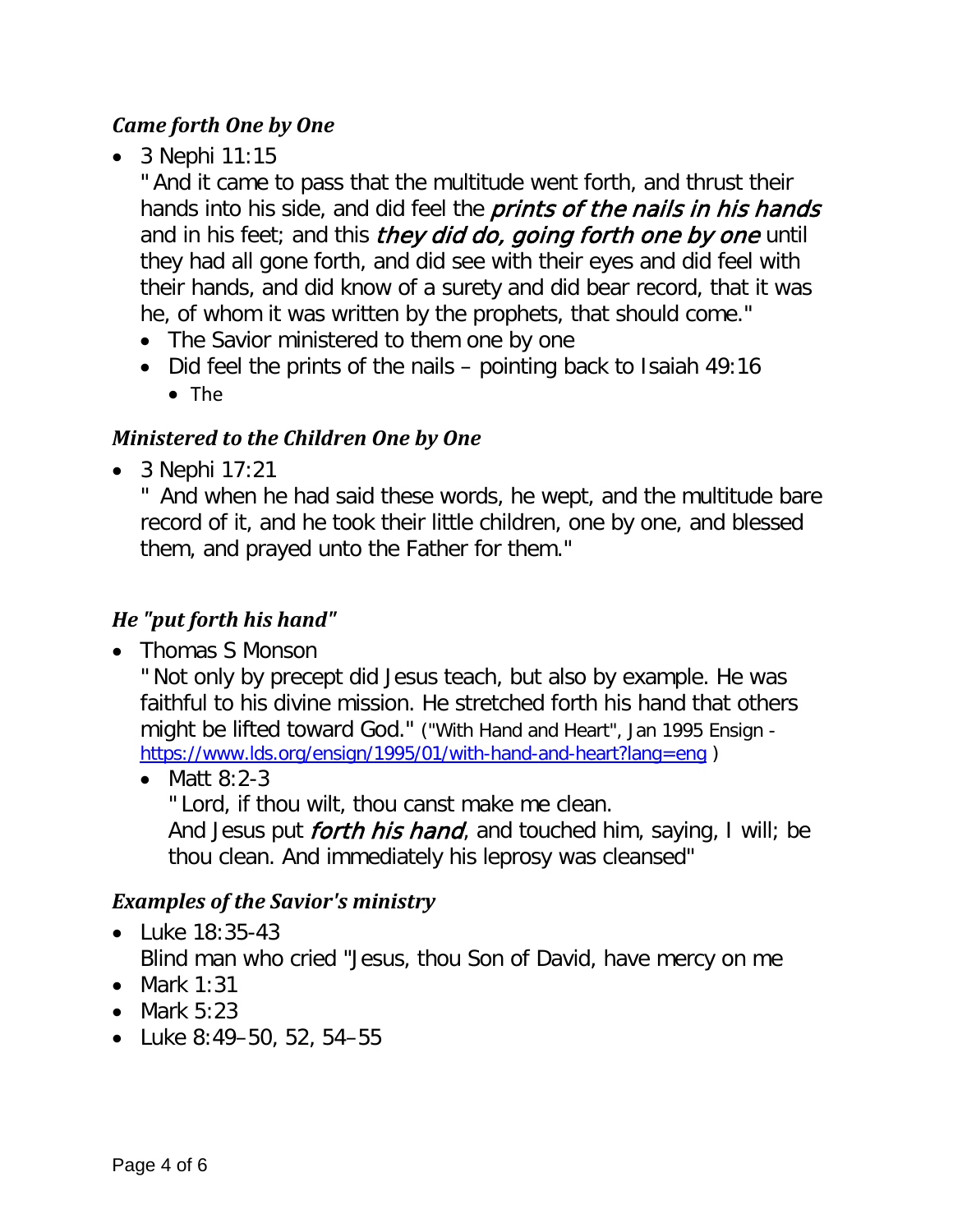# **Ministering as the Savior Did**

#### *New Members*

• Moroni  $6:4$ 

" And after they had been received unto baptism, and were wrought upon and cleansed by the power of the Holy Ghost, *they were* numbered among the people of the church of Christ; and their names were taken, that they might *be remembered* and *nourished by the* good word of God, to keep them in the right way, to keep them continually watchful unto prayer, relying alone upon the merits of Christ, who was the author and the finisher of their faith."

### *Home Teaching*

• D&C 20:47

" And visit the house of each member, and exhort them to pray vocally and in secret and attend to all family duties."

### *Hands that hang down and the feeble knees*

• D&C 81:5

" Wherefore, be faithful; stand in the office which I have appointed unto you; succor the weak, lift up the hands which hang down, and strengthen the feeble knees."

• Hebrews 12:12-13 " Wherefore lift up the hands which hang down, and the feeble knees;

### *Ministering to Others*

- Church video: ["Minister to Others"](https://www.lds.org/media-library/video/minister-to-others-1?lang=eng)
	- "This is the real purpose of ministering: To help others become true followers of the Savior Jesus Christ"

# **Ministering is a work of Love**

• Moroni 7:48

" Wherefore, my beloved brethren, pray unto the Father with all the energy of heart, that ye may be filled with this love, which he hath bestowed upon all who are true followers of his Son, Jesus Christ; "

• Moroni referring to Charity